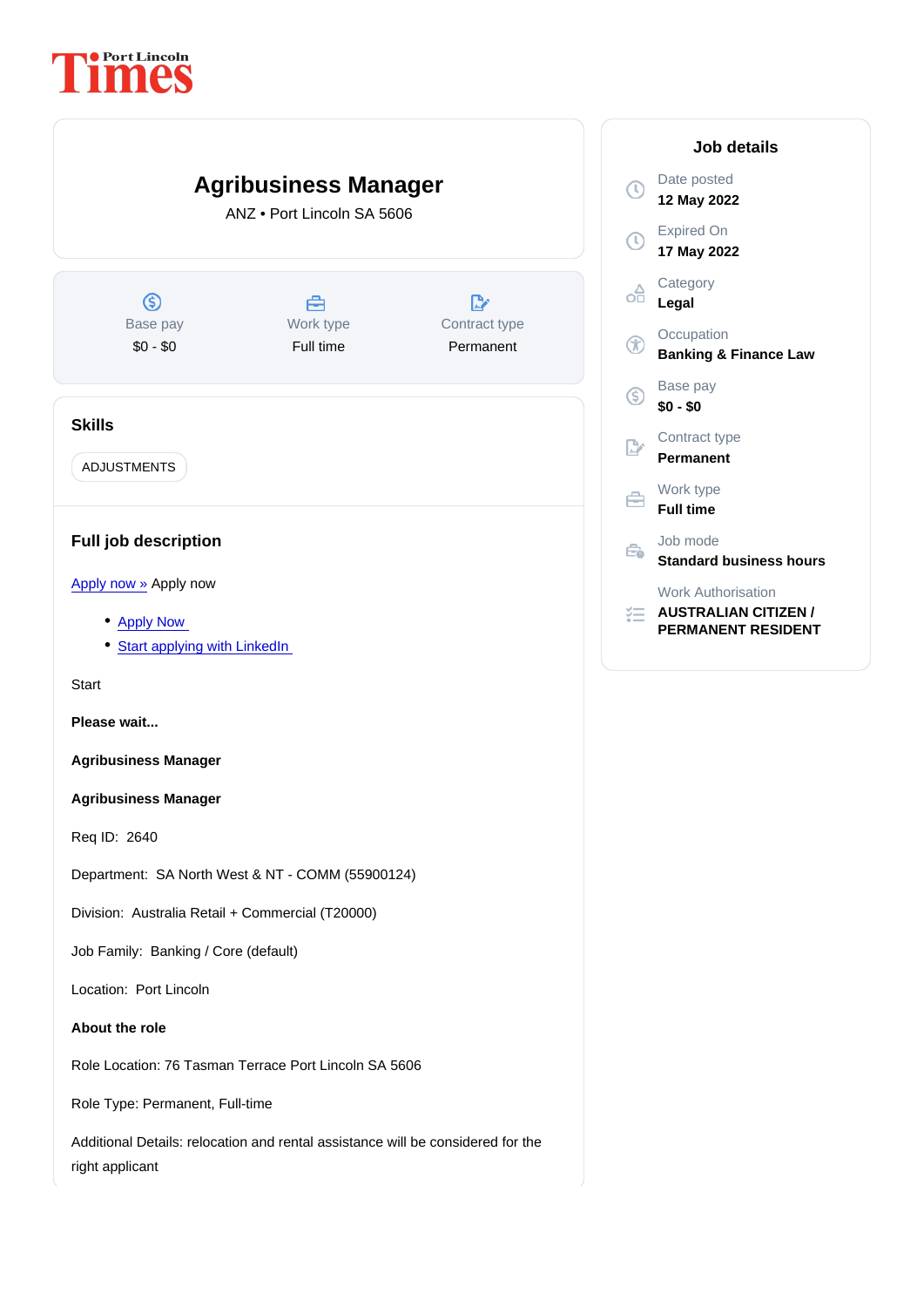- Role will be pivotal in looking after our existing client base on the EP and growing the book externally.
- We deem that living within the local community is paramount for this role however should an applicant with the ability to manage remotely present we will consider the business case
- Salary flexible for the right applicant
- Tool of Trade
- Flexibility in role
- One on One AM Support

ANZ has been supporting the financial nee?ds of regional and rural Australia for more than 150 years. This experience has led to an understanding of the challenges, rewards and opportunities our customers face when running their Agribusiness. ANZ is committed to being the leading bank in regional and rural Australia by sustaining rural communities now and in the years ahead.

Your role as an Agribusiness Relationship Manager will be to manage and grow portfolio of accounts through client acquisition, cross-sell and referrals. By developing a network of contacts, you will assist in achieving overall business strategies of sourcing new business, maximising existing business and increasing effectiveness. Maintaining a detailed understanding of customers' business and financial needs, along with keeping abreast of economic trends will be core to your success. You will collaborate with product partners and other stakeholders to ensure an effective and value adding strategy is identified for the client whilst minimising all potential risks to ANZ.

## **What will you bring?**

We know not everyone will bring all of the skills and experience, and at ANZ we are focused on people bringing a growth mindset to their approach to work. Some of the skills we are looking for are below, but don't worry if you don't have all of these as learning on the job is the way we work. But back to some of the skills –

- Customer coaching mindset
- Leadership experience
- Role models a strong customer focus, preferably with retail experience
- Enjoys working in a collaborative team environment
- Ability to multi-task, highly adaptable to change and ambiguity
- Proactive, shows initiative and keen to try new things i.e. new technologies

## **So, why join us?**

We're reinventing the way we do banking, and our community of collaborative, innovative thinkers who create human centred solutions are helping us get there. We're responding faster to changing customer requirements, focusing on the things that matter and helping people achieve incredible things – be it buying their home, building a business or saving for things big or small.